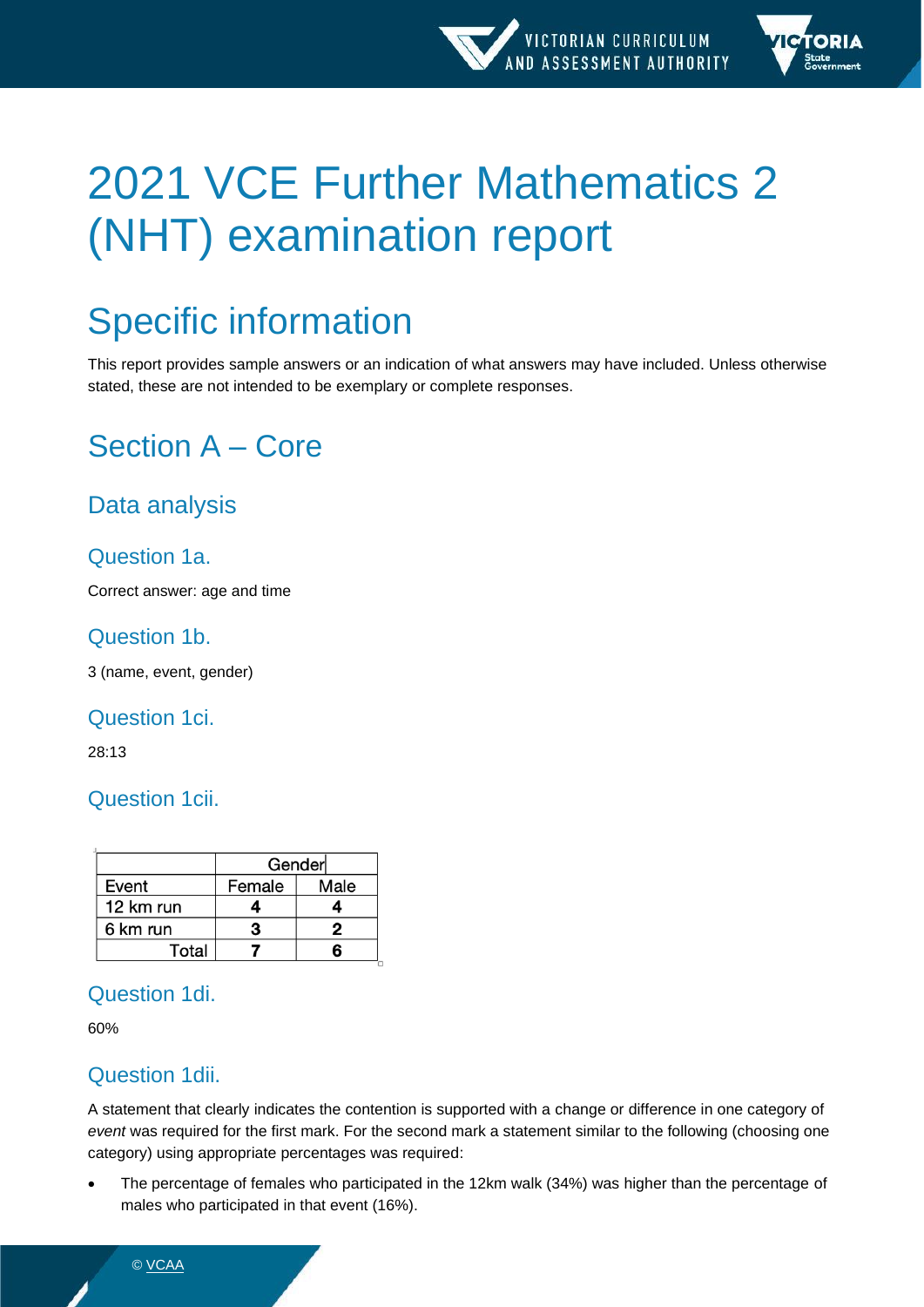#### Question 2a.

The correct answer was symmetric with two outliers.

#### Question 2b.

The correct answer was 4.

## Question 2c.

The correct answer was 58.

#### Question 2di.

Lower fence =  $24 - 1.5 \times 11 = 7.5$ Upper fence =  $35 + 1.5 \times 11 = 51.5$ 

#### Question 2dii.

The correct answer was:

 $7.5 < 10 < 51.5$ 

#### Question 3a.

The correct answer was 2010.

#### Question 3b.



## Question 3c.i.

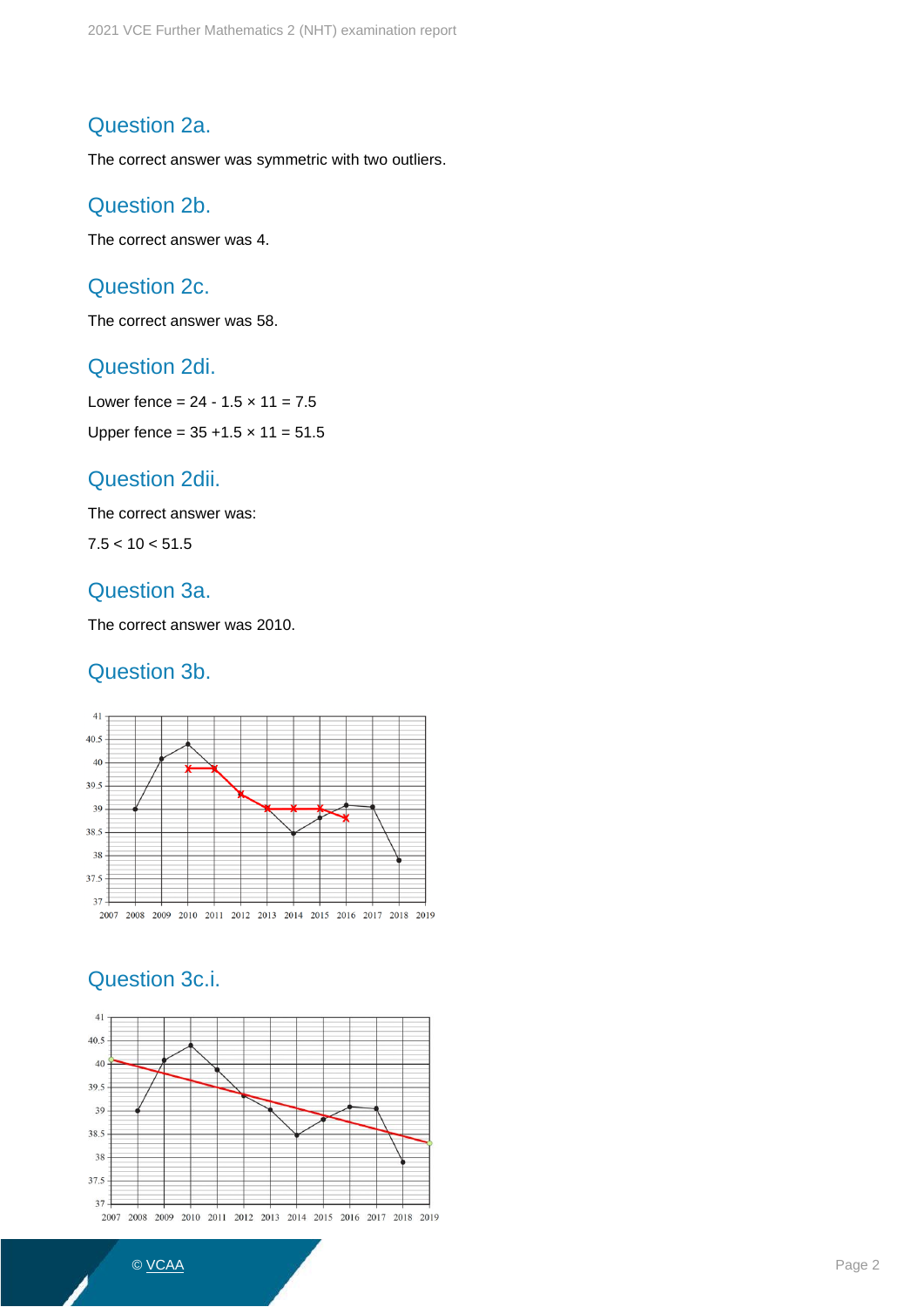#### Question 3cii.

The correct answer was 0.15 minutes.

#### Question 3ciii.

The correct answer was 52.39%.

#### Question 3civ.

The correct answer was –0.56.

#### Question 4a.

The correct answer was 2.94 minutes.

#### Question 4bi.

The correct answer was 2036.

#### Question 4bii.

The correct answer was 7 seconds.

#### Question 4biii.

A similar decreasing trend continues beyond 2018.

## Recursion and financial modelling

#### Question 5a.

The correct answer was \$240 000.

#### Question 5b.

The correct answer was  $\frac{800}{1000}$ 240000  $\degree$ 12 $\degree$ 100%

#### Question 5c.







#### Question 6a.

 $V_1$  = 120 000 – 10 920 = 109 080

 $V_2$  = 109 080 – 10 920 = 98 160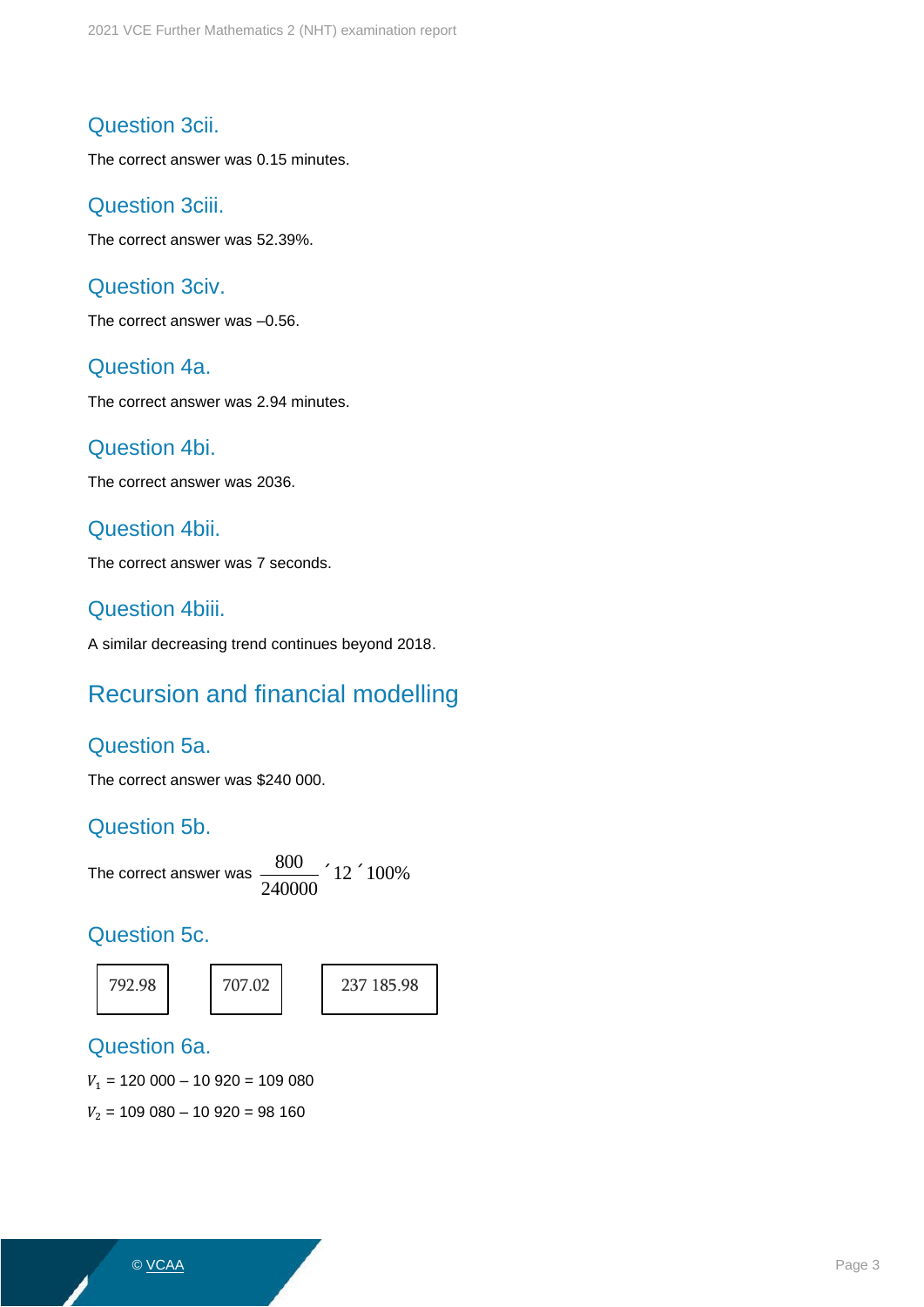## Question 6b.

The correct answer was 60.

#### Question 6c.

The correct answer was 9.1%.

## Question 7a.

The correct answer was Year 1.

#### Question 7b.

The correct answer was 219.

#### Question 7c.

Yes, as balance after five years of \$99759.42 is less than \$100 000

#### Question 8

 $V_0 = 600\,000$   $V_{n+1} = 1.0095 V_n - 5700$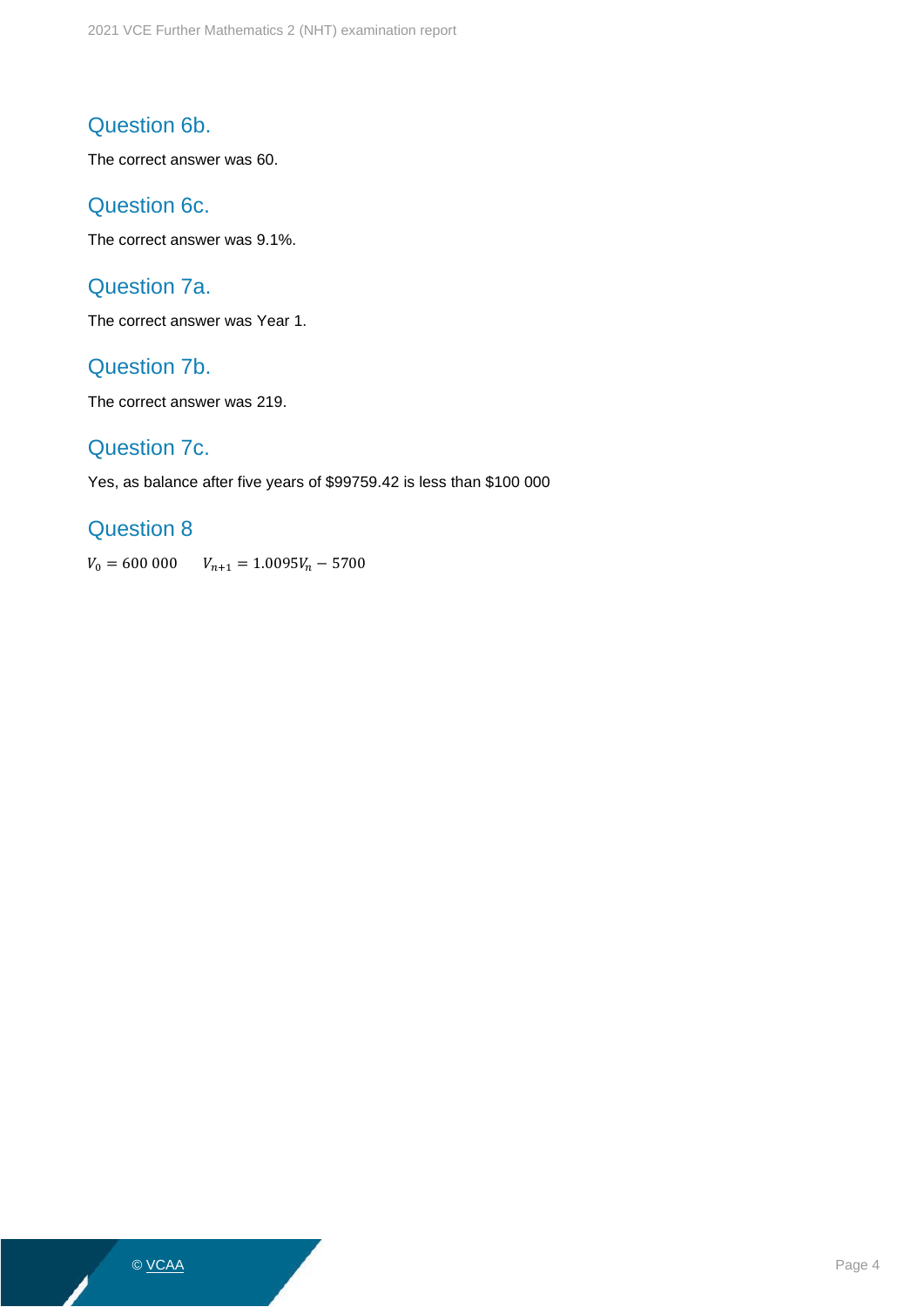## Section B – Modules

## Module 1 – Matrices

#### Question 1a.

The correct answer was 3 x 1.

#### Question 1bi.

60 132 48<br>65 143 52 60 75 165

#### Question 1bii.

The number of Year 9 students awarded a credit in English.

#### Question 1c.

 $[60 65 75] \times \begin{bmatrix} 0.28 \\ 0.30 \end{bmatrix}$ 0.25

OR

$$
[0.25 \ 0.28 \ 0.30] \times \begin{bmatrix} 60 \\ 65 \\ 75 \end{bmatrix}
$$

#### Question 2a.

The correct answer was Amy and Ellie.

#### Question 2b.

The correct answer was:

Cleo  $\rightarrow$  Ellie  $\rightarrow$  Brian  $\rightarrow$  Amy

#### Question 3a.

The correct answer: 29% of students obtaining a credit this year are expected to obtain a distinction next year.

#### Question 3b.

 $1 - 0.29 - 0.09 = 0.62$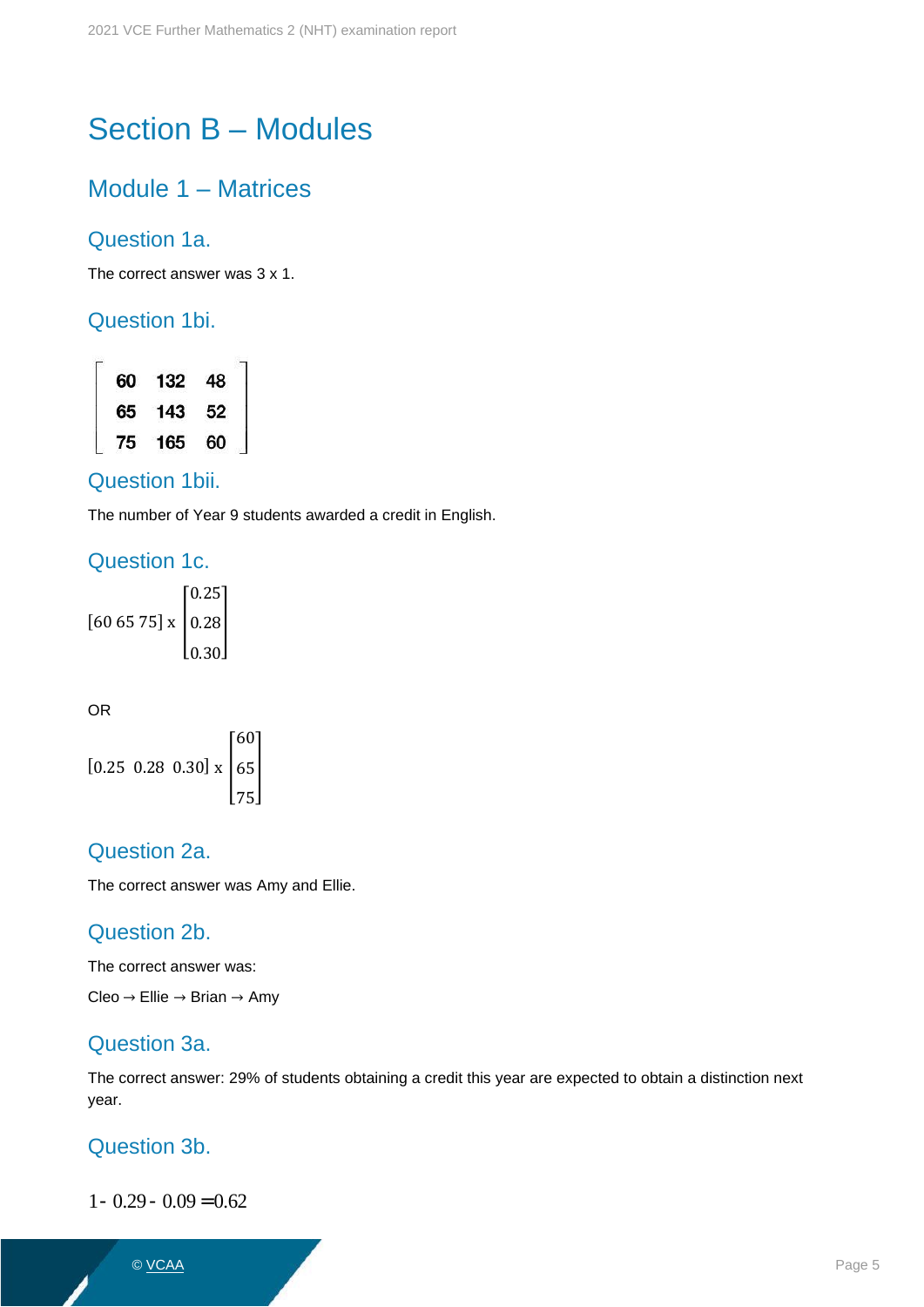#### Question 3c.i.

The correct answer was 0.02.

#### Question 3cii.

The correct answer was 87.

#### Question 4.

The correct answer was 26.

## Module 2 – Networks and decision mathematics

#### Question 1a.

The correct answer was 3.

#### Question 1b.

The correct answer was 55 km.

#### Question 1c.

The correct answer was loop.

#### Question 1d.

|      | home |  | S | airport |
|------|------|--|---|---------|
| home |      |  |   |         |
|      |      |  |   |         |
|      |      |  |   |         |

#### Question 2a.

The correct answer was 6.

#### Question 2b.

The correct answer was 54.

#### Question 2c.

The correct answer was 47.

#### Question 2d.

The correct answer was Hong Kong and London.

#### Question 3a.

The correct answer was 4.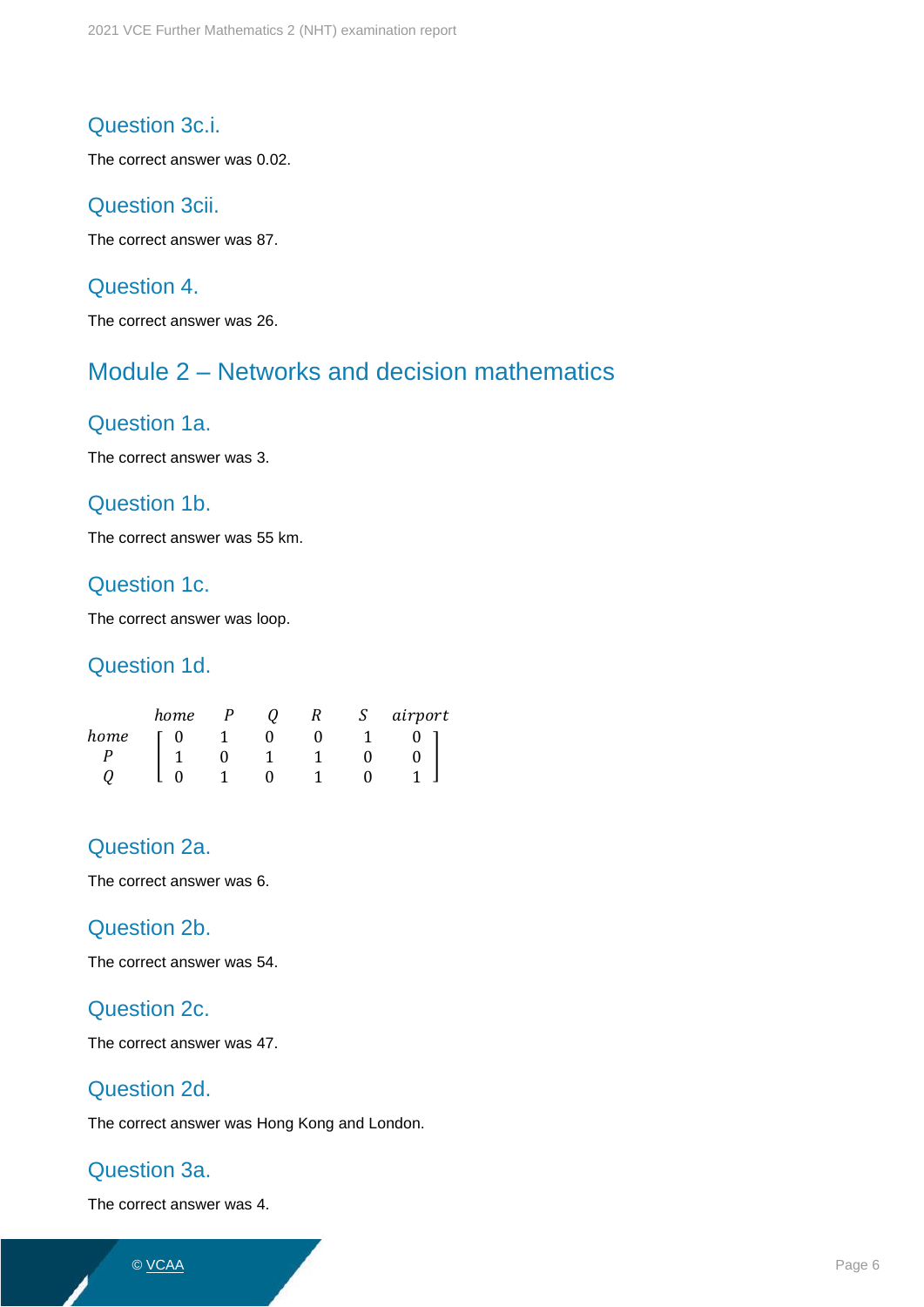#### Question 3b.



## Question 3c.

The correct answer was 4.

#### Question 3d.

Reduced by one week

## Module 3 – Geometry and measurement

#### Question 1a.

The correct answer was 69 metres.

#### Question 1b.

Length =  $\sqrt{23^2 - 11.5^2}$ 

#### Question 1c.

The correct answer was 229 m  $^2$  .

## Question 1d.

The correct answer was 24 429 cm $^3$ .

## Question 1e.

The correct answer was 20 cm.

## Question 2a.

$$
h=\frac{1244}{p\cdot 6^2}
$$

## Question 2b.

The correct answer was 933 cm  $^3$  .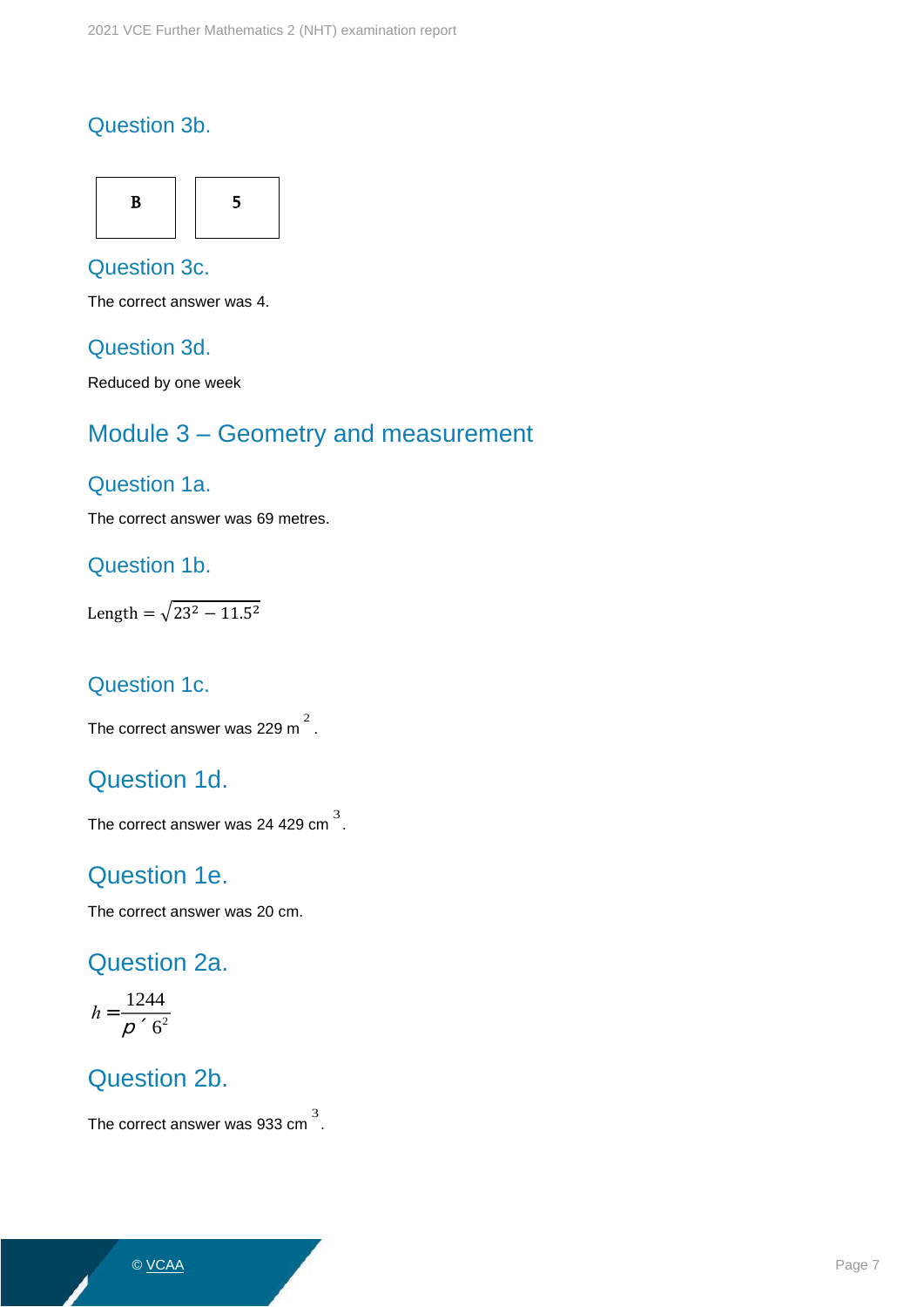## Question 2c.

The correct answer was 254.5 cm $^2$  .

## Question 3a.

 $\tan \vartheta =$ 918  $\overline{1310} \rightarrow \vartheta = 35^{\circ}$  to the nearest degree

 $\textit{Bearing} = 270^{\circ} - 35^{\circ} = 235^{\circ}$ 

## Question 3b.

The correct answer was 657 km.

## Module 4 – Graphs and relations

## Question 1a.

The correct answer was 55 m.

## Question 1b.

The correct answer was 6 km.

## Question 1ci.

175-150  $\frac{28.5}{5-3}$  = 12.5

## Question 1cii.

The correct answer was m / km.

## Question 2a.